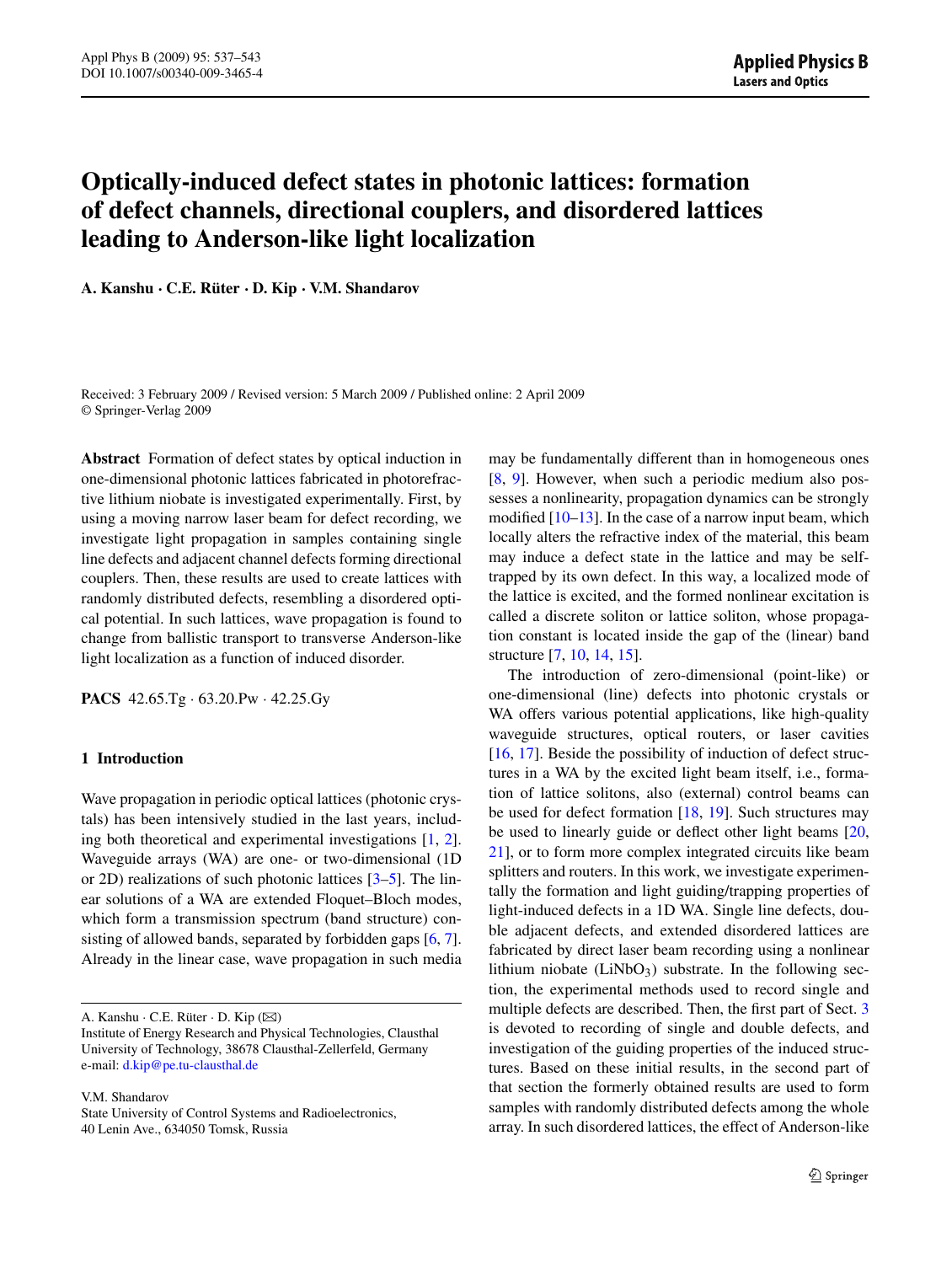<span id="page-1-0"></span>localization of light is investigated for WA with different disorder strength. Finally, a summary concludes the article.

## **2 Fundamentals and experimental methods**

Light propagation in a 1D quasi-periodic WA may be well described by the paraxial time-independent Helmholtz equation. The propagation of the light electric field *E* along the *z*-direction in a lattice that is modulated and additionally locally distorted or disordered along the transverse *x* direction, thus follows [\[5](#page-6-0)]

$$
i\frac{\partial E}{\partial z} + \frac{1}{2k_0 n_0} \frac{\partial^2 E}{\partial x^2} + k_0 n_0 n(x) E = 0,
$$
 (1)

where  $k_0 = 2\pi/\lambda$  is the wave number,  $n_0$  is the refractive index of the substrate, and  $n(x) = \Delta n(x) + \delta n(x)$  is a stationary transverse potential, containing both the regular periodic modulation  $\Delta n(x)$  defining the lattice, and additional defects and/or disorder described by the function *δn(x)*.

Our nonlinear 1D WA is fabricated using an undoped LiNbO<sub>3</sub> substrate [[5,](#page-6-0) [22\]](#page-6-0). The sample dimensions are  $1 \times$  $20 \times 7.8$  mm<sup>3</sup> with the ferroelectric *c*-axis pointing along the 7.8 mm long *x*-axis. To increase the photovoltaic photorefractive nonlinearity the substrate is first covered with an 8.6 nm-thick Fe layer by e-beam evaporation. This layer is in-diffused in air at a temperature of 1273 K for a total diffusion time of 22 hours, resulting in an almost constant Fe concentration of about 0.05 wt.% over the waveguide region. In a second step, an array of parallel aligned channel waveguides is fabricated by patterning a 10 nm-thick Ti layer formed by sputtering on the same sample surface, using standard photolithographic techniques. In-diffusion of the Ti stripes takes place for 2 hours at a temperature of 1273 K in wet argon atmosphere. The final array consists of 250 channels with a width of 4.0 µm and separated by 3.6 µm (grating period  $\Lambda = 7.6$  µm) aligned parallel to the 20 mmlong *z*-axis, which is the light propagation direction. The input and output facets (with dimensions of  $1 \times 7.8$  mm<sup>2</sup>) are optically polished to allow for coupling of light into and out of the WA. After this step the final propagation length of the sample is  $L = 17.5$  mm.

The experimental scheme used to record single discrete or randomly distributed defects into a 1D WA is given in Fig. 1. Light of a frequency-doubled  $Nd:YVO<sub>4</sub>$  laser with wavelength  $\lambda = 532$  nm is focused on the top surface of the LiNbO<sub>3</sub> WA using a  $40\times$  microscope objective (NA = 0.65). The sample is mounted on a motorized  $xz$ stage (Newport XMS). With the help of a CCD camera that monitors the back reflected light the diameter of the incident Gaussian beam is adjusted to be  $w_0 = 4 \mu m$  (FWHM, measured on the sample surface), which fairly well coincides with the width of a single channel of the WA, see



**Fig. 1** Experimental scheme to form light-induced defect states in a 1D WA. (**a**) *Top view*: For each single defect (fixed *x*-coordinate) a focused light beam (wavelength  $\lambda = 532$  nm) is scanned along the *z*-direction with constant velocity. (**b**) The beam diameter of the recording beam is adjusted to match the width of the in-diffused channel waveguide

Fig. 1(b). By using the same camera system the sample orientation can be precisely aligned to ensure parallel motion of the focused light spot along the waveguide channel direction. The recording light polarization is chosen to be extraordinary, i.e., parallel to the ferroelectric *c*-axis (*x*direction) of the substrate. To record defect structures the optical power of the focused beam can be varied in a range  $P = (0-44)$  mW. Local energy deposition depends on the scan velocity along the *z*-direction, which can be varied in a range  $v = (4–80)$  µm/s. The maximum deposited local energy per unit area is thus  $\tilde{E}_{\text{max}} = I \cdot \Delta t = P_{\text{max}}/(\pi w_0^2)$ .  $w_0/v_{\text{min}} \approx 9 \times 10^8$  J/m<sup>2</sup>, where  $P_{\text{max}}$  and  $v_{\text{min}}$  are maximum recording light power and minimum scan velocity, respectively. For this maximum deposited energy we may assume that the induced refractive index changes are already in saturation  $[23]$  $[23]$  $[23]$ . To test the guiding properties of defect structures we use another (low-power) laser source of the same wavelength and a standard coupling setup [\[5](#page-6-0)].

## **3 Results and discussion**

#### 3.1 Formation of single defect channels

To start with, we chose the most simple light-induced defect structure that can be formed in our sample, i.e., a single defect aligned on top of a certain waveguide channel. In future applications, such straight (or slightly curved) defect channels may form the basic "wires" for light in a two- or three-dimensional photonic crystal [\[16](#page-6-0)]. Such defects consist of a deviation of the otherwise regular periodic structure, i.e., an either increased or decreased refractive index when compared with the surrounding periodic medium. The corresponding propagation constants associated with these defects form isolated states located inside one of the gaps of the band structure. In a 1D WA, a positive defect (a single channel waveguide with increased refractive index) represents a defect state with increased index or propagation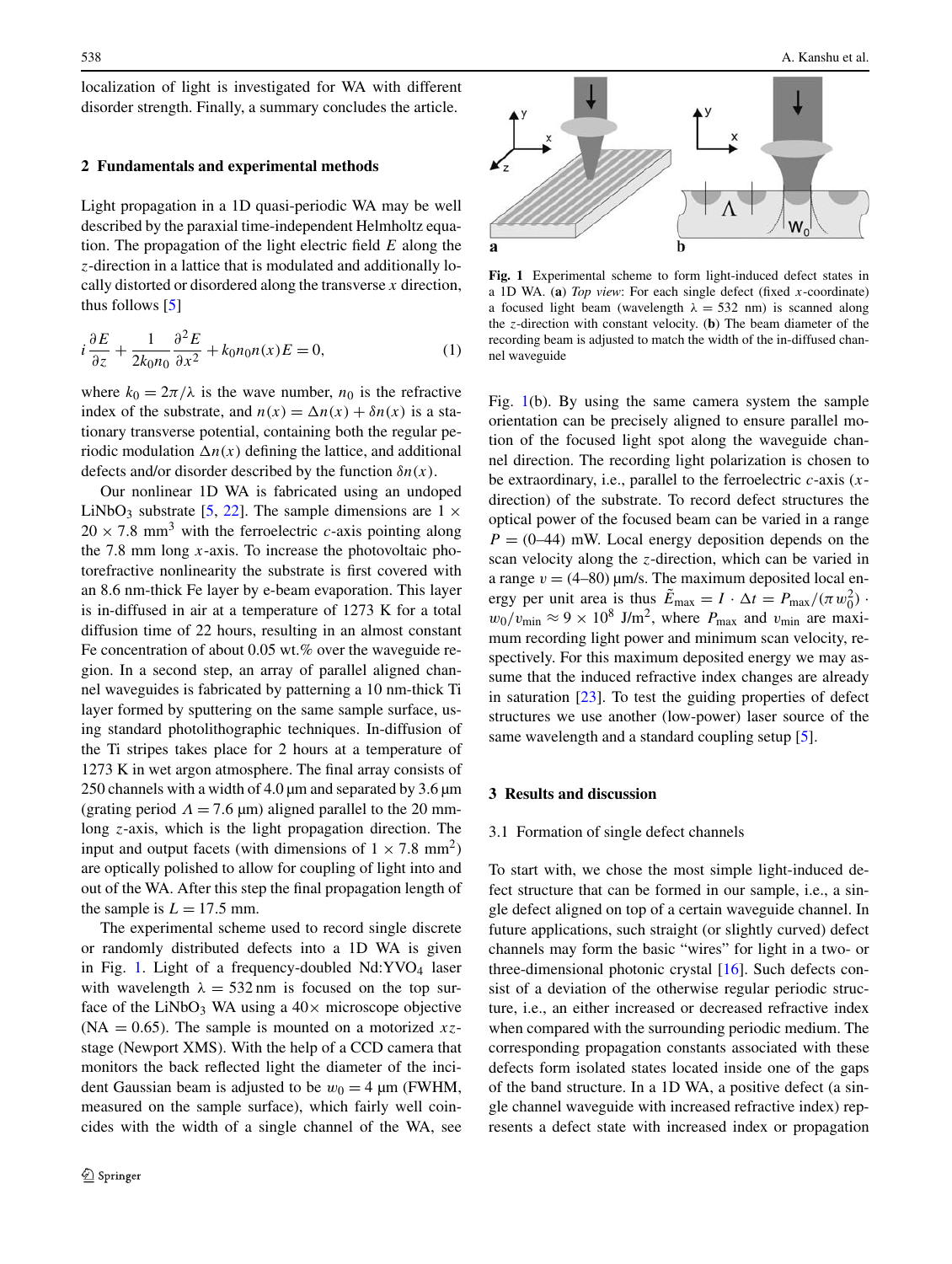<span id="page-2-0"></span>constant, respectively, located above the first band in the total internal reflection semi-infinite gap. On the other hand, if the index of a single waveguide channel is decreased, a defect state in the first finite gap between bands one and two of the structure is formed [\[5](#page-6-0)].

In our experiments, we chose the latter type to record single-channel defects related to the negative photovoltaic nonlinearity of  $LiNbO<sub>3</sub>$ . A focused Gaussian beam is scanned on-channel along *z*, while the *x*-position is adjusted to overlap with the index profile of a selected channel



**Fig. 2** Light propagation in defect structures recorded with different velocities  $v = 30$  (**b**), 20 (**c**), 10 (**d**), and 4  $\mu$ m/s (**e**) of the focused light spot and fixed optical power  $P = 5.5$  mW. For comparison discrete diffraction in a defect-free sample (**a**) is shown, too

**Fig. 3** Numerical BPM results for light propagation in a WA containing single defects. Refractive index changes (defect strengths) are  $\delta n_{nl} = 0$  (**a**),  $\delta n_{nl} = 0.5 \times 10^{-4}$  (**b**),  $1 \times 10^{-4}$  $(\mathbf{c})$ , and 3.5 × 10<sup>-4</sup> (**d**)

(see Fig.  $1(b)$  $1(b)$ ), while the recording power *P* is fixed. Different examples of light propagation in such defect structures are shown in Fig. 2, where the defect channel has been excited and the output light distribution on the endfacet is monitored. For increasing deposited energy (lower velocity, i.e., decreasing effective index of the channel) discrete diffraction is increasingly suppressed. For a velocity of  $v = 10$  µm/s (Fig. 2(d)) the light is guided mostly in the excited (defect) channel, whereas for even higher deposited energy ( $v = 4$  µm/s, Fig. 2(e)) intensity starts to broaden again, and light is guided now in the neighboring channels, too. The latter may be attributed to saturation of the recorded refractive index structures, which increases the width of the defect to more than a single channel.

Wave propagation in a lattice containing a single defect can be modeled by solving [\(1](#page-1-0)) numerically using a beam propagation method (BPM). For this we use a periodic index profile  $\Delta n(x) = 0.011 \cos^2(\pi x/\Lambda)$  describing our WA and a Gaussian-like defect structure  $\delta n(x)$  =  $-\delta n_{nl} \exp(-(x-x_0)^2/\sigma^2)$  of the channel located at position  $x_0$ . Here  $\sigma = 2.1$  µm is the width (Gaussian beam radius) of the defect. In Fig. 3, the calculated output intensity profiles for a propagation length of  $L = 17.5$  mm for different defect structures are given. By varying the nonlinear refractive index change *δnnl* as the only free parameter, a fairly good agreement between experiment and modeling can be obtained. When comparing experiment and numerical modeling we find that an index amplitude of about

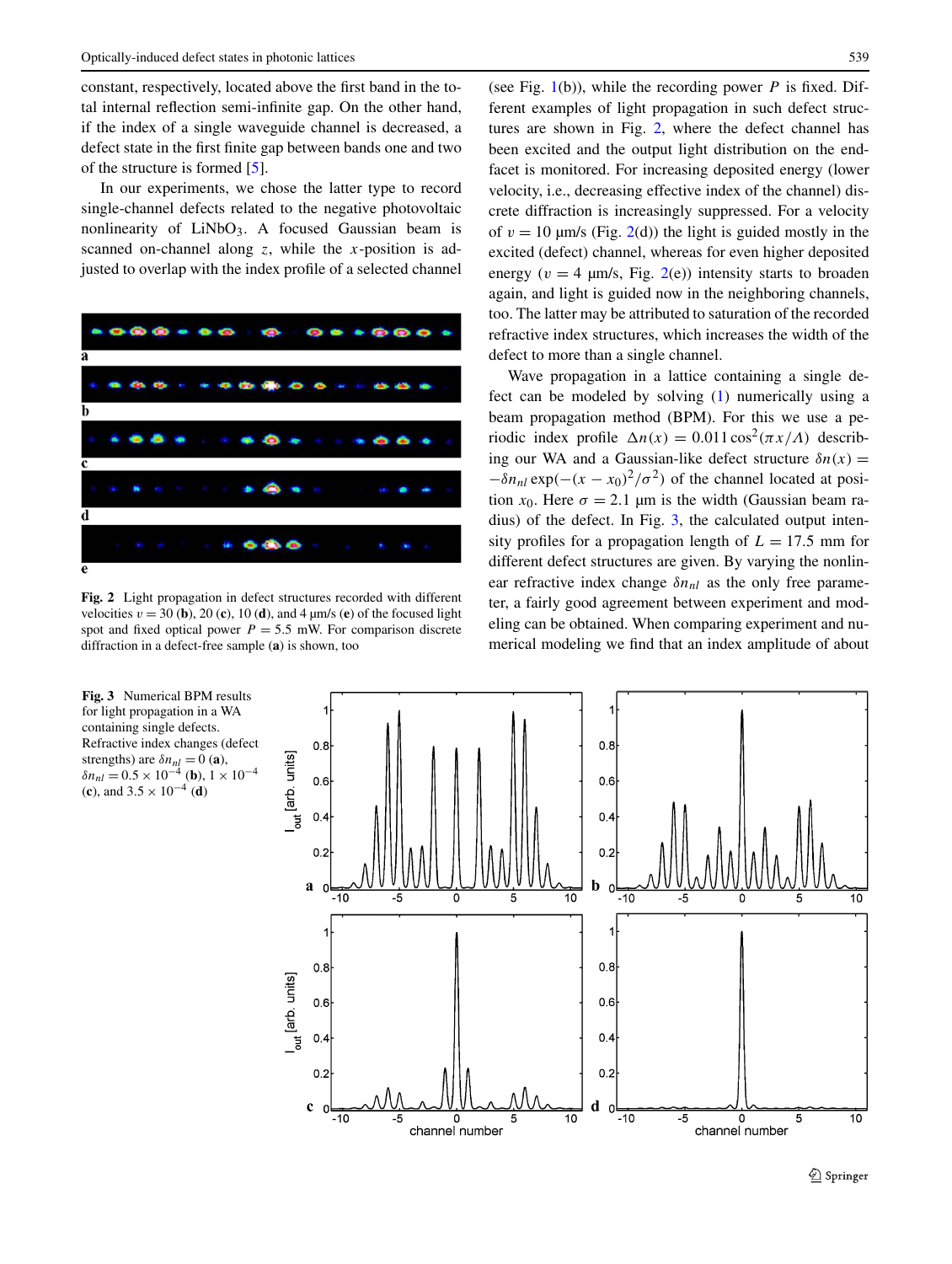<span id="page-3-0"></span> $3 \times 10^{-4}$  results in a defect structure with only weak leakage to neighboring channels.

### 3.2 Two-channel directional couplers

The possibility to transfer light power from one channel waveguide to another is a key function for numerous applications in miniaturized optical components. For this purpose, directional couplers may be used, which rely on the extension of the evanescent electric field outside the guiding core region. If the evanescent fields of two waveguides overlap, light power can be coupled between the two interacting modes. Here this function may be achieved by recording two adjacent defects in the WA. In Fig. 4, the guiding properties of such a light-induced two-channel directional coupler are given. As can be seen, most of the light coupled into one of the two channels on the input facet is guided/coupled among the two channels.

On the other hand, a smaller part of the light power also leaks out of the structure, which may be due to a too small index decrease of the recorded defects. This explanation is in agreement with results obtained from BPM modeling of the coupler structure in Fig. 4(b), where similar leakage effects are found for a refractive index amplitude of  $\delta n_{nl} = 3 \times 10^{-4}$ . In numerics, if the index amplitude is further increased, leakage of light out of the two channels is largely suppressed. By varying the length of the coupler structure, any desired splitting ratio of the guided light can be obtained easily.



**Fig. 4** (**a**) Experimental realization of a two-channel directional coupler in a 1D WA. Shown is the output intensity on the endfacet when one of the two channels is excited on the input side. The *small arrow* points to the excited input channel. (**b**) Numerical BPM simulation of the two channel directional coupler with refractive index amplitude  $δn_0 = 3 \times 10^{-4}$ 

#### 3.3 Anderson localization in disordered lattices

Based on the results obtained in the former two subsections on formation of single/double defects, we now proceed in fabrication of disordered lattices in order to investigate wave propagation in these samples. In his works on localization effects, Anderson (and his co-workers) has described energy (wave) transport in such disordered potentials by incorporating interference effects among multiple scattering events [\[24](#page-6-0), [25](#page-6-0)]. As a consequence he was able to predict significant changes in the eigenmodes when a two-dimensional (2D) lattice is locally excited. Beside the expected diffusive behavior of the wave function, which results in complete delocalization of energy covering the whole crystal (thermal equilibrium), for sufficiently strong disorder also energy localization may occur. In this case, the wave function remains concentrated around the local excitation, and an initially conducting material (without disorder) may become insulating. However, due to the strong implications of the model of distortions to be stationary in time, Anderson localization has never been proven directly in solid-state physics without doubt.

It has been shown that the idea of localization is general to many physical systems, including propagation of light in disordered media [[26\]](#page-6-0). One of the concepts discussed for the study of light wave localization is the so-called transverse localization, i.e., an optical system that does not change along the propagation direction but shows disorder in one (or two) transverse dimension(s). In such a configuration, longitudinal uniformity takes over the role of a stationary disordered potential, and recently the group of Segev was able to directly observe wave localization in a 2D system [\[27](#page-6-0)]. Shortly thereafter Anderson-like light localization was also realized in a 1D WA fabricated in AlGaAs with permanent random variations of the channel separations [\[28](#page-6-0)]. Information of such a statistical finite system is obtained by measuring average quantities; in our case of a 1D WA this is the output intensity spectrum averaged over many differ-



**Fig. 5** Experimental examples of intensity diffraction patterns on the output facet in samples with randomly distributed disorder (**a**–**c**) when a single input channel (*dotted line*) is excited. As in these examples propagation dynamics is obviously a statistical process, ensemble-averaged intensity spectra (see Fig. [6](#page-4-0)) are obtained by averaging over 30 realizations for the same disorder parameters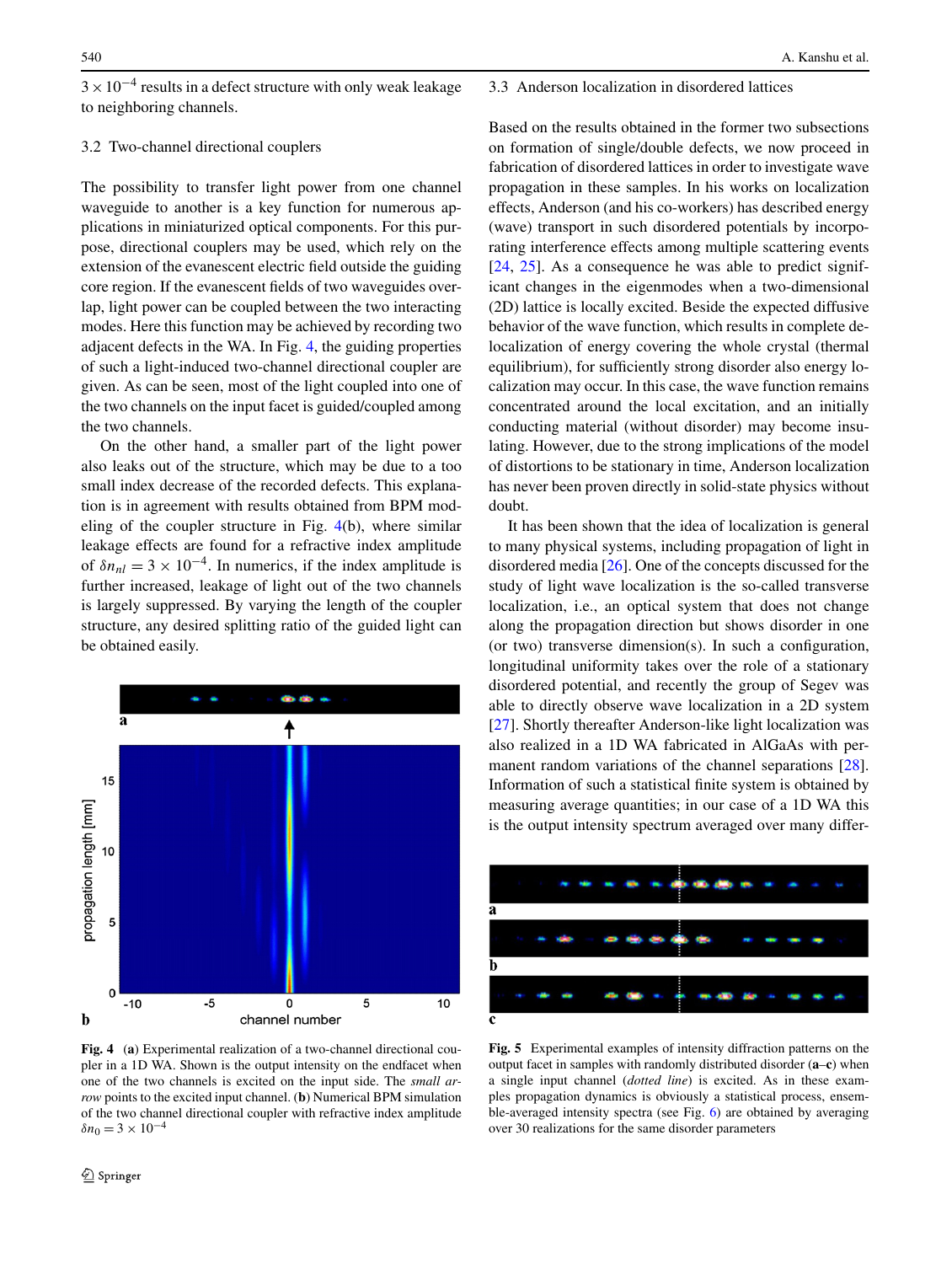<span id="page-4-0"></span>ent statistical realizations using the same disorder parameters [[27\]](#page-6-0). For zero disorder (a perfect periodic lattice) and local excitation, ballistic wave propagation (linear increase of beam width with propagation distance) will lead to discrete diffraction, i.e., the same output distribution as shown in Figs.  $2(a)$  $2(a)$  and  $3(a)$  $3(a)$ , independent of the respective channel excited on the input side. When disorder increases, the system looses its symmetry, and intensity is now transported randomly in the lattice. However, even for small level of disorder localization effects are expected to occur: In contrast to a (slightly) disordered 2D medium, in a 1D Anderson-like model saturation of wave packets starts immediately, thus no intermediate diffusive regime may be observed. On the other hand, when disorder is sufficiently strong, transmitted energy becomes strongly localized with an exponentiallydecaying intensity centered on the initial excitation, analogue to the situation in 2D [\[27](#page-6-0)].

Experimentally disordered WA are obtained by varying both, the recording light power in the range [0,  $P_{\text{max}}$ ], and the distance between two recorded straight lines in the range [7 µm, 21 µm], both in a random way (for the latter this means that recorded defects/lines will usually not coincide with the position of permanent waveguide channels). The

average strength  $\delta n_0$  of the disorder is adjusted by using different scan velocities of the moving light focus (along *z*direction). In this way, we have fabricated several distorted lattices consisting of 50 waveguide channels, having different level of disorder. We then measured the intensity output distribution for local narrow excitation of the lattice; some examples of asymmetric discrete diffraction in such disordered potentials are given in Fig. [5.](#page-3-0) For each recorded disordered lattice we average the output intensity spectra over 30 realizations of the same disorder by exciting successively the 30 central channels of the WA (with a total of 50 disordered channels) separately. In Fig. 6, the results of the normalized averaged intensity spectra are plotted for four different settings (zero, small, medium, and strong disorder) as a function of waveguide channel number, relative to the one being excited. For small disorder (scan velocity  $v = 80$  µm/s) in Fig.  $6(b)$ , only small deviations from the purely ballistic transport (i.e., the case of discrete diffraction in Fig.  $6(a)$ ), accompanied with a growth of the central peak monitoring the build-up of a localized component, are observed. When the velocity is halved to  $v = 40 \text{ µm/s}$  and thus disorder increased in Fig. 6(c), the central peak grows further, while ballistic transport of energy is merely suppressed.

**Fig. 6** Experiment: Averaged output light intensity distribution  $\langle I \rangle$  for local excitation of randomly disordered 1D WA for (**a**) zero disorder; (**b**) small disorder, scan velocity  $v = 80 \text{ }\mu\text{m/s}$ ; (**c**) medium disorder,  $v = 40 \text{ }\mu\text{m/s}$ ; and (**d**) strong disorder,  $v = 20 \text{ µm/s}$ . In (**e**) and (**f**), data from (**c**) and (**d**) is plotted in half-logarithmic scale. The dotted lines show linear fits to the experimental data

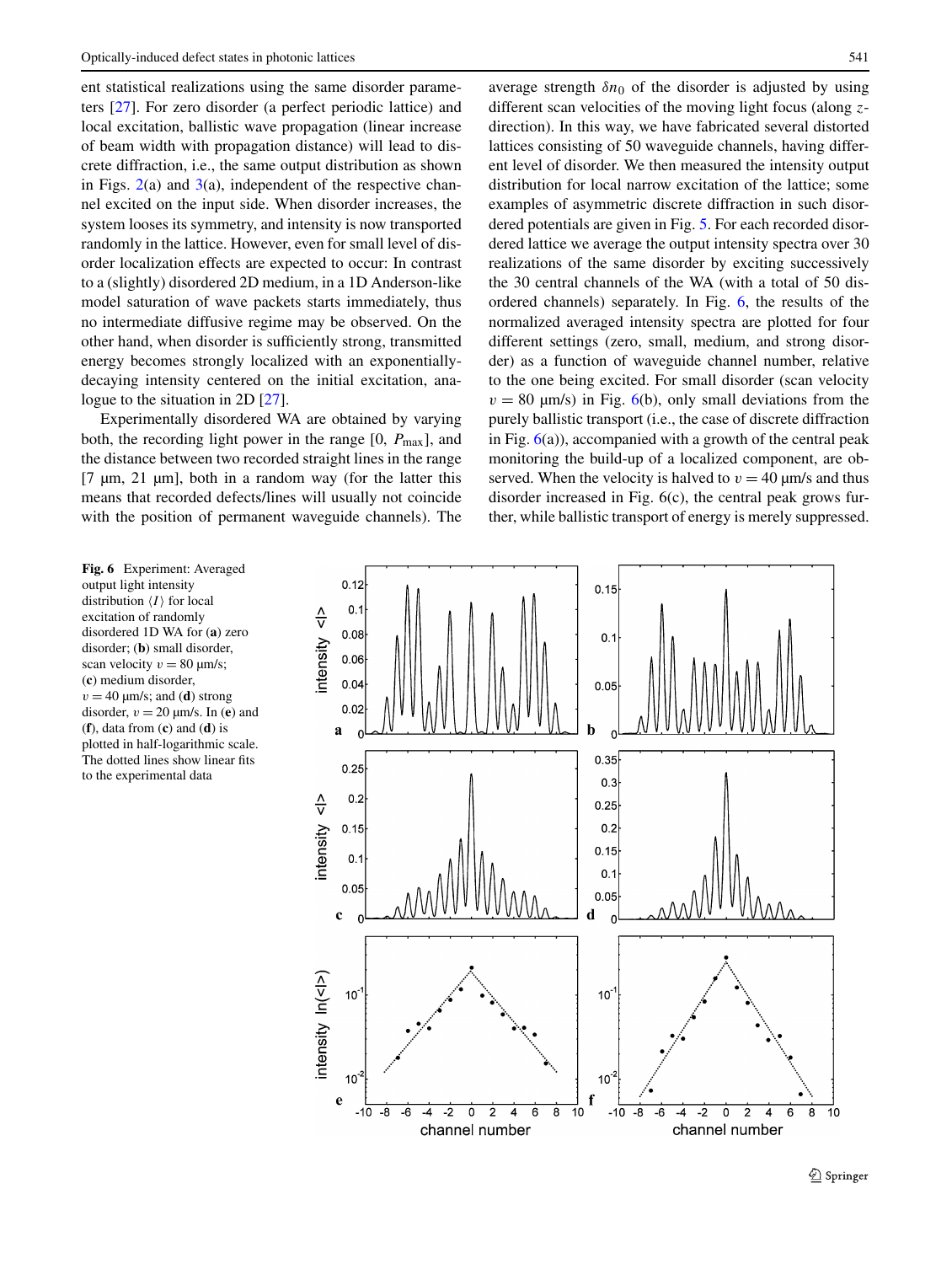**Fig. 7** Simulation: Averaged output intensity distribution *I* for local excitation of randomly disordered 1D WA with refractive index amplitude (**a**)  $\delta n_0 = 0$ ; (**b**)  $\delta n_0 = 0.5 \times 10^{-4}$ ; (**c**)  $δn_0 = 1.25 \times 10^{-4}$ ; and (**d**) *δn*<sup>0</sup> = 3*.*5 × 10<sup>−</sup>4. In (**e**) and (**f**), data from (**c**) and (**d**) is plotted in half-logarithmic scale

![](_page_5_Figure_3.jpeg)

When disorder is further increased ( $v = 20 \text{ µm/s}$ ), the output intensity profile narrows further. Now the strong localization regime is reached and broadening of averaged intensity is arrested, see Fig.  $6(d)$  $6(d)$ . The exponentially decaying tails of the intensity spectrum can be clearly observed in halflogarithmic scale in Fig. [6\(](#page-4-0)e, f), highlighted by linear fits to the data points. Note that the steepness (derivative) of the (linear) fit has increased from (e) to (f), monitoring stronger localization for the latter case.

As before, our disordered system may be again described by the Helmholtz equation ([1\)](#page-1-0), with now  $\delta n(x)$  being a randomly varying function of transverse direction  $x$ , where both periodicity and amplitude are fluctuating. To model the observed localization effects numerically, we perform BPM simulations of light propagation for localized excitations in an array with random distribution of defects. In order to represent the experimental conditions both defect strength (described by a maximum index amplitude  $\delta n_0$ ) and local position of defects (in the range  $(7-21)$  µm, related to the experimental condition) are varied in a random fashion. Then different input channels (total number are 30 channels) of the disordered lattice are excited, and the corresponding output intensity profiles are averaged and normalized to one for 50 different realizations of a randomly disordered lattice with the same statistical disorder parameters. The results of this procedure are displayed in Fig. 7 for different disorder

strength  $\delta n_0$ . As can be seen, when using reasonable values of the induced random defects strengths, we are able to reproduce the experimental results fairly well. In the experiment, a rather fast transition from ballistic wave transport (Fig.  $6(a, b)$  $6(a, b)$ ) to packet saturation (Fig.  $6(c)$ ) is observed, which happens for a reduction of the scan velocity of the focused spot by a factor of 2 only (from 80 to 40 µm/s). From the numerically results obtained for recording of both single defects and disordered lattices (for example, Fig. 7(b, c), where part (c) shows such an intermediate situation in simulation), it becomes clear that this range of scan velocities belongs to the case of moderate strength of nonlinear index changes. Here index changes still grow almost exponentially [\[23](#page-6-0)], which makes it difficult to adjust intermediate cases of wave transport in disordered lattices experimentally by adjusting the proper scan velocity.

## **4 Conclusions**

In this work, we have studied the influence of light-induced defects on wave propagating in a 1D photonic lattice fabricated in  $LiNbO<sub>3</sub>$ . With the help of a focused light spot that is scanned along one or multiple waveguide channels, we induce negative photorefractive refractive index changes (line defects). For single isolated defects with different strength